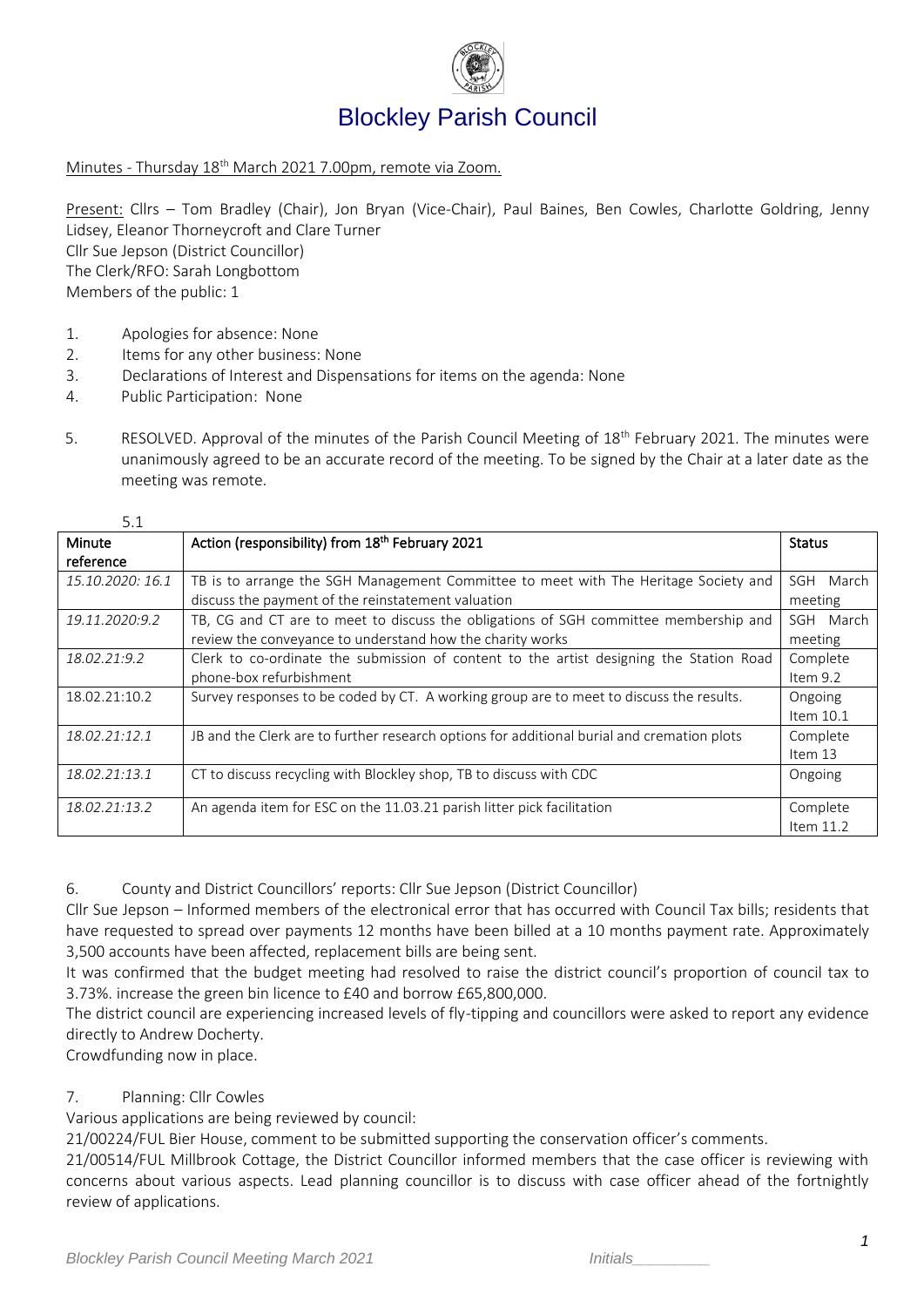21/00789/FUL Wallands Barn, District Councillor is reviewing the application and members are to receive further details at the fortnightly review of applications.

Cllr Jepson left the meeting.

8. Finance: – Cllr Cowles

8.1 Finance Report 13<sup>th</sup> February 2021 – 12<sup>th</sup> March 2021 detailing all accounts held by the council and income and expenditure for the period was circulated to all councillors.

8.2 RESOLVED unanimously to approve expenditure from  $13<sup>th</sup>$  February 2021 –  $12<sup>th</sup>$  March 2021, proposed BC, seconded JB.

8.3 RESOLVED unanimously to appoint Gloucestershire Association of Parish and Town Councils (GAPTC) as internal auditors at a cost of £265, proposed BC, seconded JB.

9. Parish facilities:

9.1 RESOLVED unanimously to purchase two black, recycled, 400 litre grit bins from Kingfisher at a cost of £134 each, proposed ET, seconded TB.

9.2 To consider costings and design of Station Road phone-box refurbishment

Routes that have been suggested by the Blockley Ramblers which are to be converted into an illustration, clerk to advise designer (AP:18.03.21:9.2.1). A meeting is to be co-ordinated by ET and TB with the Heritage Society following receipt of the illustration to decide which landmarks and historical sites are to be overlaid onto the illustration to create the two 8ft x 3ft aluminium interpretation panels to be fixed inside the parish council's adopted phone-box (AP:18.03.21:9.2.2).

9.3 Considerations for the Highways Local scheme

Following receipt of correspondence from residents, it was agreed that councillors are to compile a list of desired works to areas which are Highway's responsibility. Following the May elections, the list is to be discussed with the county councillor to establish which areas can be improved via the Highways Local scheme or alternatively which areas the parish council could support. The list is to be compiled ahead of the May council meeting for discussion.

9.4 Proposal WITHDRAWN of the planting of bulbs in the upper cemetery on the grounds that a formal request has not been made and following concerns of introducing new species rather that natural flora growth.

9.5 To consider BPC's position as a consultee of the 'Restoring Your Railway' programme

Clerk is to circulate a response supporting the scheme in principle but declaring environmental concerns (AP:18.03.21:9.5.1).

9.6 RESOLVED unanimously to permit the BADCO/Rain or Shine production on Churchill Close Saturday 10th July, proposed TB, seconded JL.

10. Recreation update: - Cllr Goldring

10.1 To discuss play area restoration progress

Data coding and analysis of the Churchill Close survey is underway, CT, ET and CG are to meet to write reports, a working meeting with all councillors is to be scheduled to discuss options ahead of a proposal being brought to April's full council meeting. (AP:18.03.21:10.1.1).

10.2 To discuss the National Youth Association

Dates supported by the Government unlocking of England were circulated ahead of the meeting to provide an understanding of what youth activities will be permitted when.

10.3 Consider the provision of youth club

The last payment of the financial year has been made to Blockley Sports and Social Club and Blockley Utilities Ltd, payments will continue in the interim period until council determine a youth strategy.

10.4 Decide arrangements for the conclusion of the Chime Management consultation

Questionnaires have been drafted which are to be used at the public sessions of the consultation. Councillors are to review the questionnaire in order for the final version to be scripted online and hard copies printed ahead of the public session on the 17<sup>th</sup> April (AP:18.03.21:10.4.1). An overview of the consultations' progress to date is to be circulated to members.

11. Environment Sustainability Committee: update from Cllr Turner and Cllr Baines

11.1 To consider the mowing regime to promote better biodiversity

A presentation of areas that could receive reduced grass cutting to encourage biodiversity was circulated ahead of the meeting. CT is to develop a plan to inform residents of the initiative ahead of any final agreement of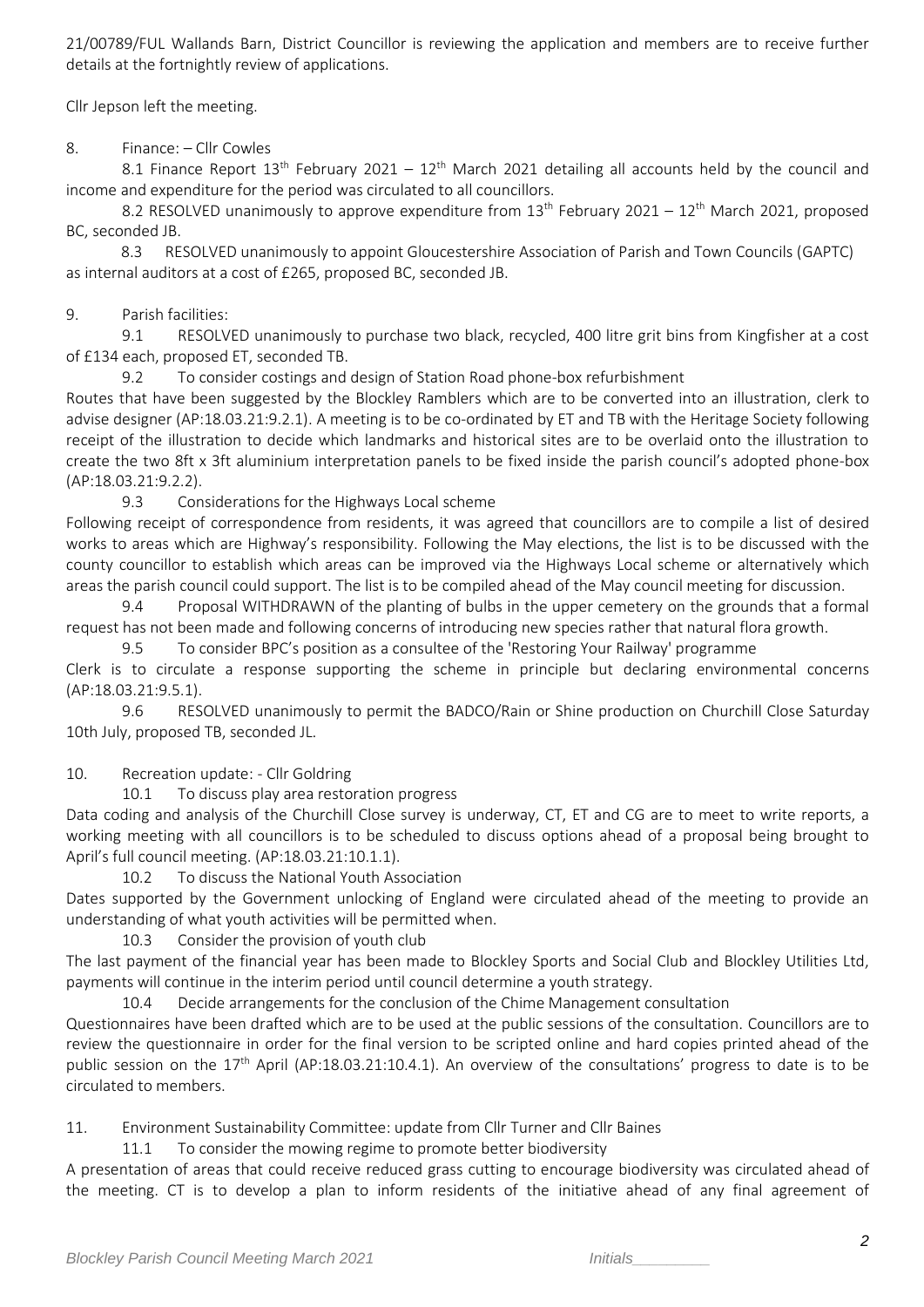implementing the changes by council. (AP:18.03.21:11.1.1).

11.2 To consider the frequency of organised litter picking

BPC are to facilitate more frequent litter picking utilising the new picking sticks provided by CPRE and co-ordinating route information and sharing dates as to when the routes have been cleared. CT and the Clerk are to generate awareness to the new strategy and increase the volunteer base. (AP:18.03.21:11.2.1).

11.3 To propose exploration of Electric Vehicles (EV) charging point facilitation and obtain quotations Following initial investigations into the feasibility of EV charging points, further work is to be conducted to provide possible locations, on BPC land and other areas, gain an understanding of potential revenue and obtain installation costs. (AP:18.03.21:11.3.1).

11.4 Motion SUSPENDED in order to obtain accurate costs to extend the Microsoft licence to include Teams to allow for better sustainable solutions.

11.5 RESOLVED by majority to disband the Environmental Sustainability committee and form an Environmental Sustainability working group, proposed CT, seconded PB, abstain JL, objections TB and ET, motion carried 4 to 3.

12. Health and Wellbeing: update from Cllr Lidsey

Dates have been provisionally agreed to conduct first aid and defibrillator usage training for residents by an independent trainer Mrs Mantle, dates are 22 June (Draycott), 24 and 29 June (Paxford), early July (Blockley). Times 7-9pm, maximum 12 people, cost per session £40. Halls are to be reserved and promotion of the sessions to encourage early booking are to publicised. (AP:18.03.21:12.1.1).

13. Burial Ground: update from Cllr Bryan

The upper cemetery map has been updated with 70 updates and now shows 33 vacant burial plots and additional cremation plots.

Clerk is doing Sexton Duties training course 25th May to see what further provisions the pc can make in the upper cemetery and 18th/19th May Exclusive Right of Burial training with a focus on transfer of grave ownership.

14. Clerk's update and correspondence  $log -$ 

14.1 To decide the date for the annual parish meetings (council and parish)

Councillors agree to schedule 'in person' meetings at St George's Hall to enable maximum attendance whilst adhering to governmental restrictions implemented to reduce the spread of COVID-19. A hybrid meeting allowing members of the public to attend virtually is to be set up. As the law currently stands, all councillors are to attend in person.

An application for listed building consent to allow the defibrillator to be attached to the side of the Great Western Arms has been submitted.

An annual overview of the parish councils work has been submitted for the April edition of the Voice; following publication, the article is to be uploaded to the pc website and promoted on social media.

Correspondence:

Speeding on Station Road was discussed. The resident is to be offered speed gun training and 20mph signs are to be added to the Highways Local suggestion list.

Concerns of safety for horses and riders walking from Pasture Lane to Lower Street, exploration of installing signs at Pasture Lane are to be made.

- 15. Any other business None
- 16. Date of Next Meeting: Thursday 15th April 2021.

Meeting closed 9:08pm.

Approved by Blockley Parish Council:

Signed………………………………………….

Print……………………………………………………………………..Date…………………………………………….